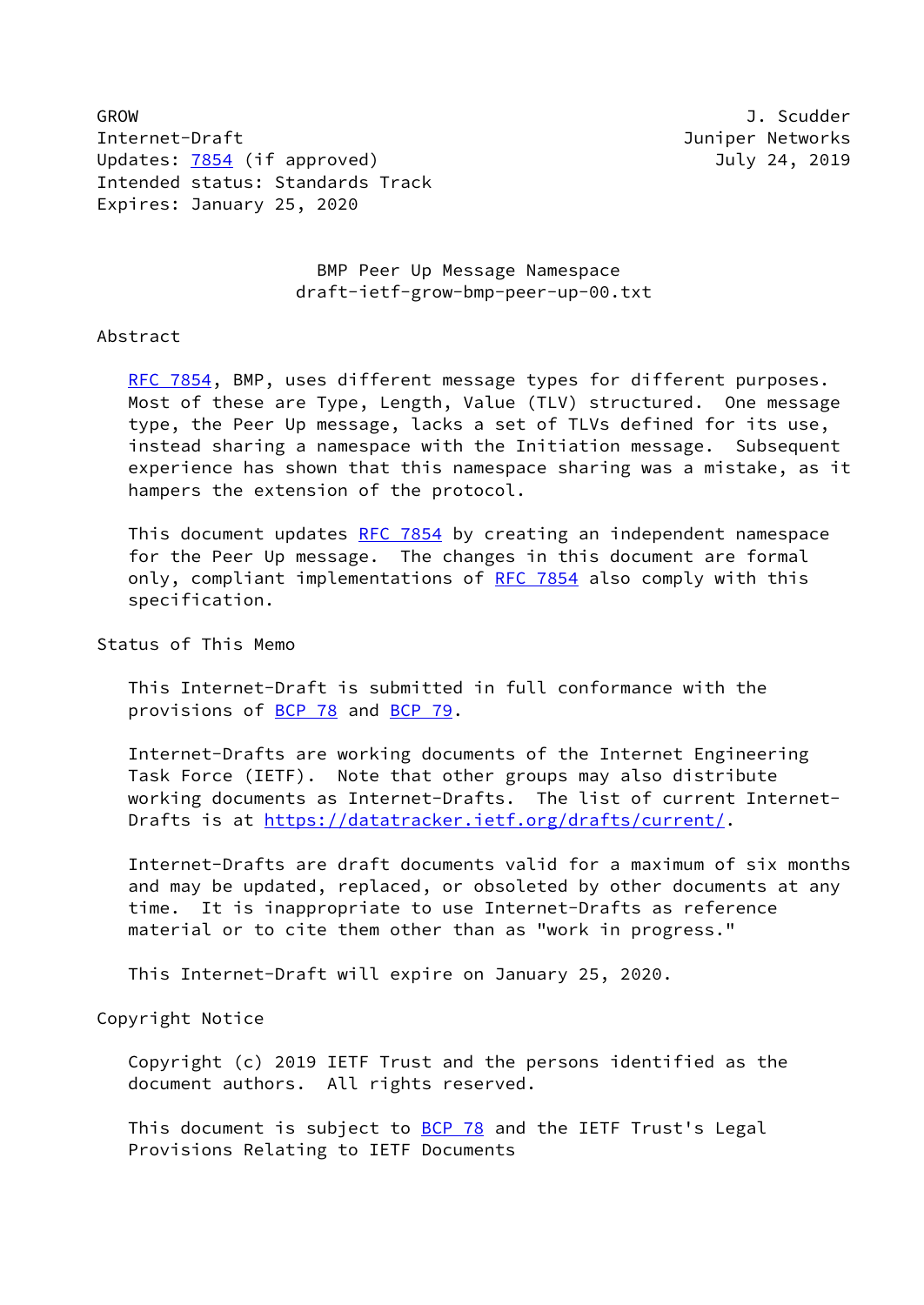### <span id="page-1-1"></span>Internet-Draft BMP Peer Up Namespace July 2019

 [\(https://trustee.ietf.org/license-info](https://trustee.ietf.org/license-info)) in effect on the date of publication of this document. Please review these documents carefully, as they describe your rights and restrictions with respect to this document. Code Components extracted from this document must include Simplified BSD License text as described in Section 4.e of the Trust Legal Provisions and are provided without warranty as described in the Simplified BSD License.

# Table of Contents

| 1.1. Requirements Language $\frac{2}{3}$                 |                         |
|----------------------------------------------------------|-------------------------|
|                                                          | $\overline{\mathbf{3}}$ |
|                                                          |                         |
| 3.1. Revision to Information TLV, Renamed as Initiation  |                         |
|                                                          | $\overline{\mathbf{3}}$ |
| <u>3.2</u> . Revision to Peer Up Notification 3          |                         |
| 3.3. Definition of Peer Up Information TLV $\frac{4}{5}$ |                         |
|                                                          |                         |
|                                                          |                         |
|                                                          |                         |
|                                                          |                         |
|                                                          |                         |
|                                                          |                         |

#### <span id="page-1-0"></span>[1](#page-1-0). Introduction

 [RFC7854] defines a number of different BMP message types. With the exception of the Route Monitoring message type, these messages are TLV-structured. Most message types have distinct namespaces and IANA registries. However, the namespace of the Peer Up message overlaps that of the Initiation message. As the BMP protocol has been extended, this oversight has become problematic. In this document, we create a distinct namespace for the Peer Up message to eliminate this overlap, and create the corresponding missing registry.

 The changes in this document are formal only, compliant implementations of [[RFC7854\]](https://datatracker.ietf.org/doc/pdf/rfc7854) also comply with this specification.

### <span id="page-1-2"></span>[1.1](#page-1-2). Requirements Language

 The key words "MUST", "MUST NOT", "REQUIRED", "SHALL", "SHALL NOT", "SHOULD", "SHOULD NOT", "RECOMMENDED", "NOT RECOMMENDED", "MAY", and "OPTIONAL" in this document are to be interpreted as described in [BCP](https://datatracker.ietf.org/doc/pdf/bcp14)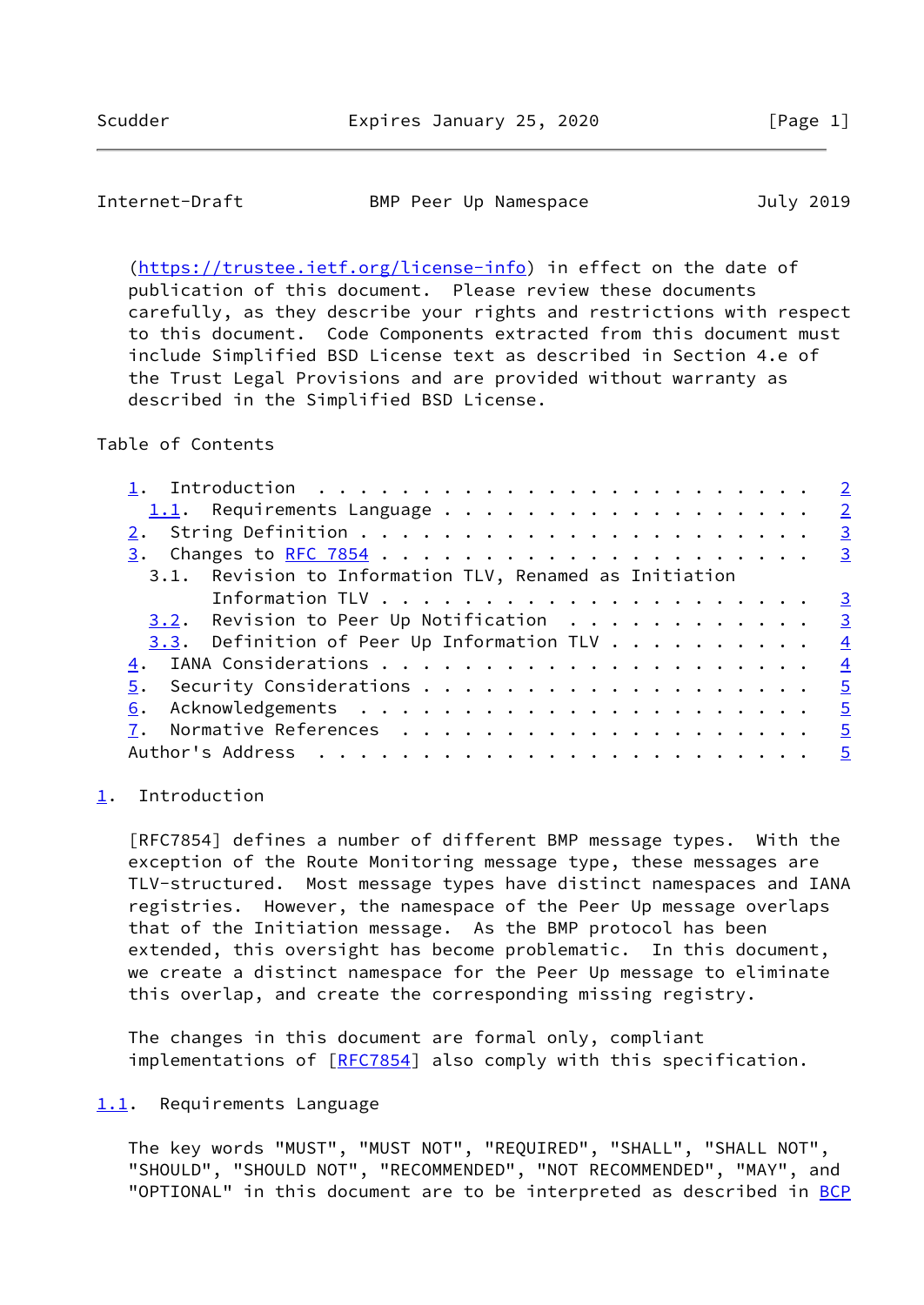[14](https://datatracker.ietf.org/doc/pdf/bcp14) [[RFC2119\]](https://datatracker.ietf.org/doc/pdf/rfc2119) [\[RFC8174](https://datatracker.ietf.org/doc/pdf/rfc8174)] when, and only when, they appear in all capitals, as shown here.

Scudder **Expires January 25, 2020** [Page 2]

<span id="page-2-1"></span>Internet-Draft BMP Peer Up Namespace July 2019

<span id="page-2-0"></span>[2](#page-2-0). String Definition

 A string TLV is a free-form sequence of UTF-8 characters whose length is given by the TLV's Length field. There is no requirement to terminate the string with a null (or any other particular) character -- the Length field gives its termination.

<span id="page-2-2"></span>[3](#page-2-2). Changes to [RFC 7854](https://datatracker.ietf.org/doc/pdf/rfc7854)

We update [[RFC7854](https://datatracker.ietf.org/doc/pdf/rfc7854)] as follows:

- o The "Information TLV" of section 4.4, that was shared between the Initiation and Peer Up message types, is renamed as the "Initiation Information TLV", and is only relevant to the Initiation message type.
- o A "Peer Up Information TLV" is defined, and is relevant to the Peer Up message type.
- o A "Peer Up TLVs" registry is created, seeded with the Peer Up Information TLV.

 Other than as summarized above, and detailed below, there are no other changes.

<span id="page-2-3"></span>[3.1](#page-2-3). Revision to Information TLV, Renamed as Initiation Information TLV

 The Information TLV defined in section [4.4 of \[RFC7854\]](https://datatracker.ietf.org/doc/pdf/rfc7854#section-4.4) is renamed "Initiation Information TLV". It is used only by the Initiation message, not by the Peer Up message.

The definition of Type =  $0$  is revised to be:

 o Type = 0: String. The Information field contains a string ([Section 2\)](#page-2-0). The value is administratively assigned. If multiple strings are included, their ordering MUST be preserved when they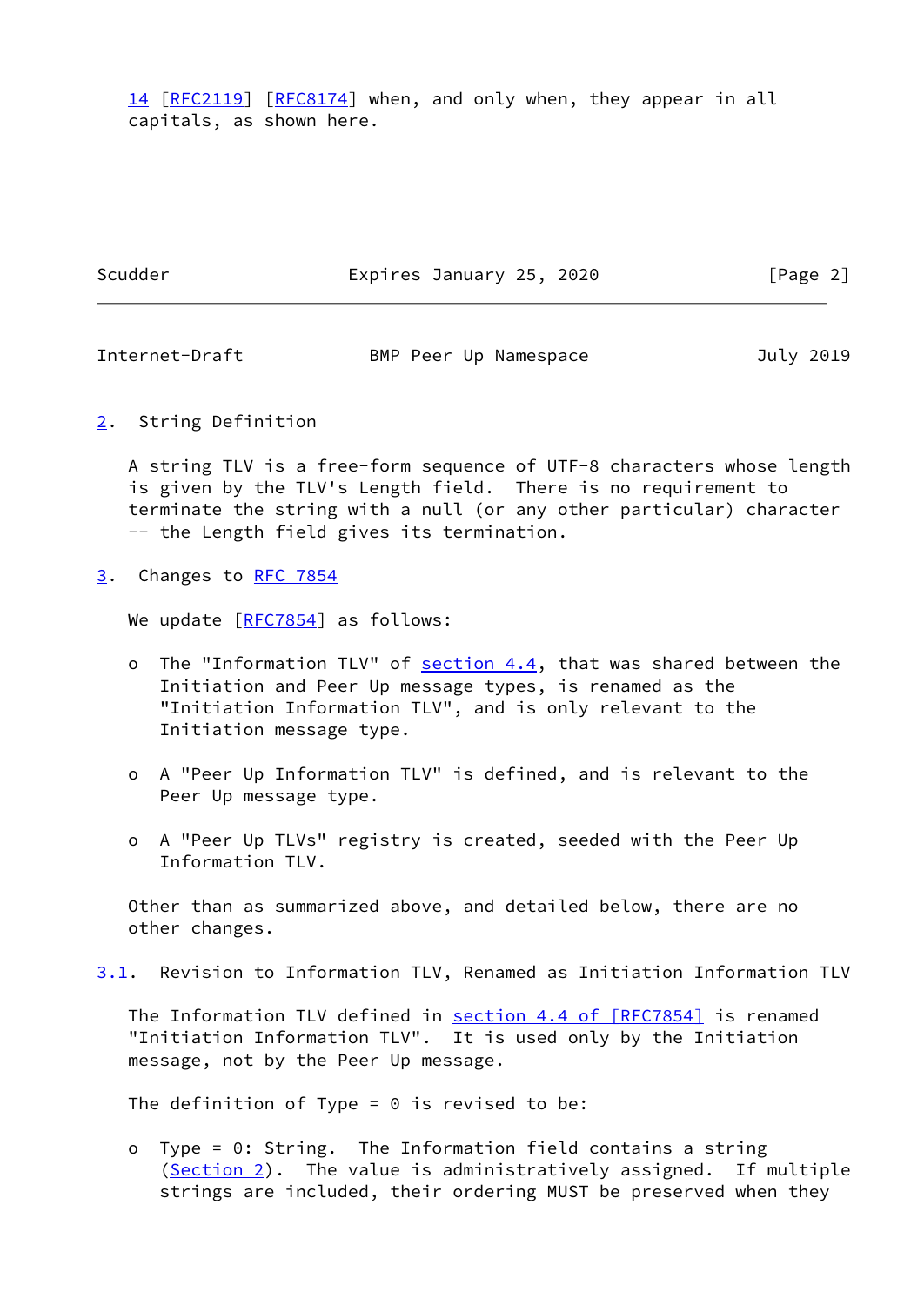are reported.

<span id="page-3-0"></span>[3.2](#page-3-0). Revision to Peer Up Notification

 The final paragraph of section [4.10 of \[RFC7854\]](https://datatracker.ietf.org/doc/pdf/rfc7854#section-4.10) references the Information TLV (which is revised above [\(Section 3.1](#page-2-3))). That paragraph is replaced by the following:

 o Information: Information about the peer, using the Peer Up Information TLV format defined below [\(Section 3.3](#page-3-1)). The String type may be repeated. Inclusion of the Information field is

| Scudder | Expires January 25, 2020 | [Page 3] |
|---------|--------------------------|----------|
|         |                          |          |

<span id="page-3-2"></span>Internet-Draft BMP Peer Up Namespace July 2019

 OPTIONAL. Its presence or absence can be inferred by inspection of the Message Length in the common header.

<span id="page-3-1"></span>[3.3](#page-3-1). Definition of Peer Up Information TLV

The Peer Up Information TLV is used by the Peer Up message.

 0 1 2 3 4 5 6 7 8 1 2 3 4 5 6 7 8 1 2 3 4 5 6 7 8 1 2 3 4 5 6 7 8 +-+-+-+-+-+-+-+-+-+-+-+-+-+-+-+-+-+-+-+-+-+-+-+-+-+-+-+-+-+-+-+-+ | Information Type | Information Length | +-+-+-+-+-+-+-+-+-+-+-+-+-+-+-+-+-+-+-+-+-+-+-+-+-+-+-+-+-+-+-+-+ | Information (variable) | ~ ~ +-+-+-+-+-+-+-+-+-+-+-+-+-+-+-+-+-+-+-+-+-+-+-+-+-+-+-+-+-+-+-+-+

- o Information Type (2 bytes): Type of information provided. Defined types are:
	- $*$  Type = 0: String. The Information field contains a string ([Section 2\)](#page-2-0). The value is administratively assigned. If multiple strings are included, their ordering MUST be preserved when they are reported.
- o Information Length (2 bytes): The length of the following Information field, in bytes.
- o Information (variable): Information about the monitored router, according to the type.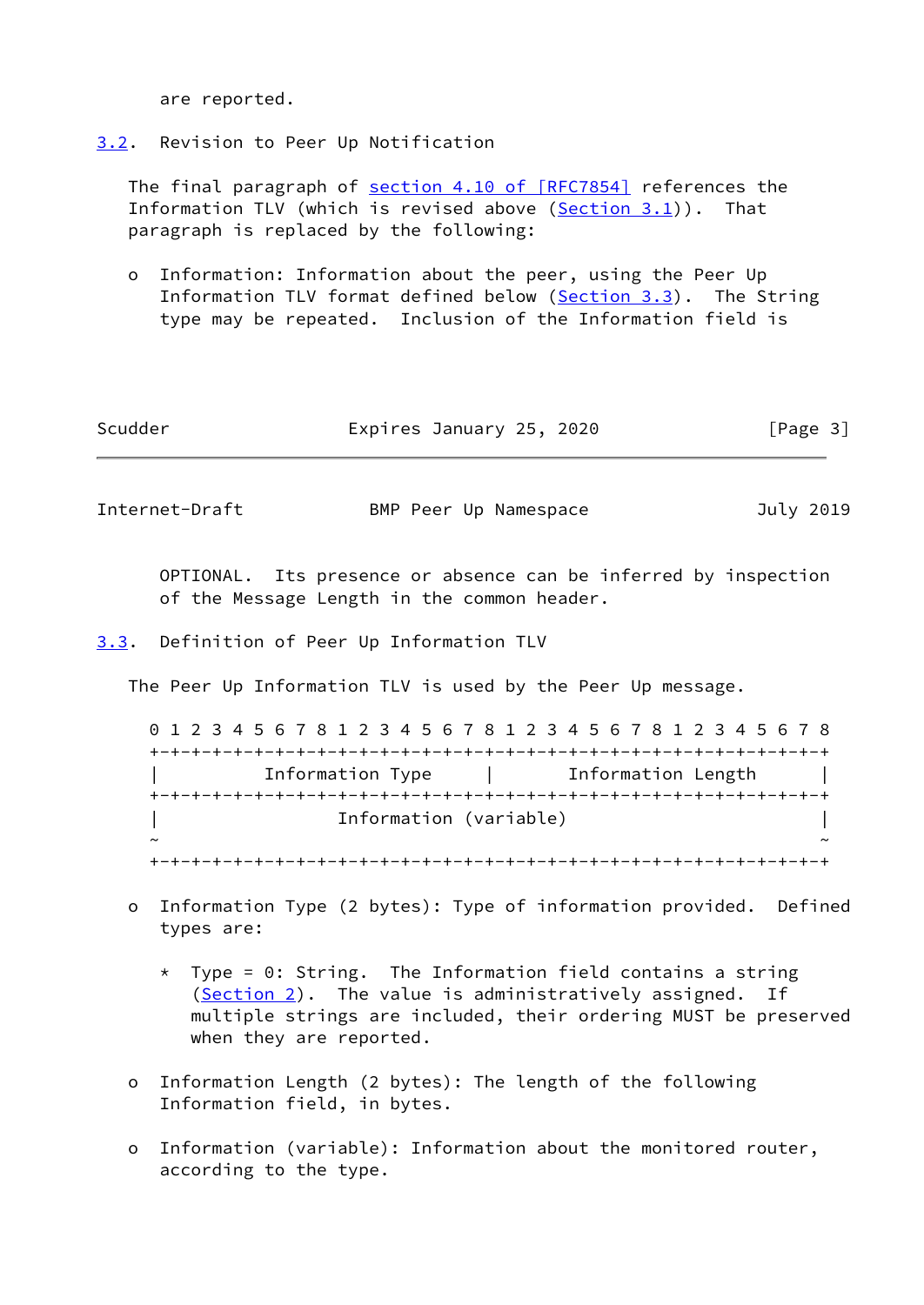# <span id="page-4-0"></span>[4](#page-4-0). IANA Considerations

 IANA is requested to create a registry within the BMP group, named "BMP Peer Up Message TLVs", reference this document.

Registration procedures for this registry are:

 +-------------+--------------------------+ | Range | Registration Procedures | +-------------+--------------------------+ 0-32767 | Standards Action | 32768-65530 | First Come, First Served | | 65531-65534 | Experimental | | 65535 | Reserved | +-------------+--------------------------+

Initial values for this registry are:

| Scudder | Expires January 25, 2020 | [Page 4] |
|---------|--------------------------|----------|

<span id="page-4-2"></span>Internet-Draft BMP Peer Up Namespace July 2019

|  | Type   Description   Reference  <br>+-------+-------------+---------------+ |  |
|--|-----------------------------------------------------------------------------|--|
|  | 65535   Reserved   this document                                            |  |

<span id="page-4-1"></span>[5](#page-4-1). Security Considerations

 This rearrangement of deck chairs does not change the underlying security issues inherent in the existing [\[RFC7854](https://datatracker.ietf.org/doc/pdf/rfc7854)].

<span id="page-4-3"></span>[6](#page-4-3). Acknowledgements

TBD

<span id="page-4-4"></span>[7](#page-4-4). Normative References

 [RFC2119] Bradner, S., "Key words for use in RFCs to Indicate Requirement Levels", [BCP 14](https://datatracker.ietf.org/doc/pdf/bcp14), [RFC 2119](https://datatracker.ietf.org/doc/pdf/rfc2119), DOI 10.17487/RFC2119, March 1997, <[https://www.rfc-editor.org/info/rfc2119>](https://www.rfc-editor.org/info/rfc2119).